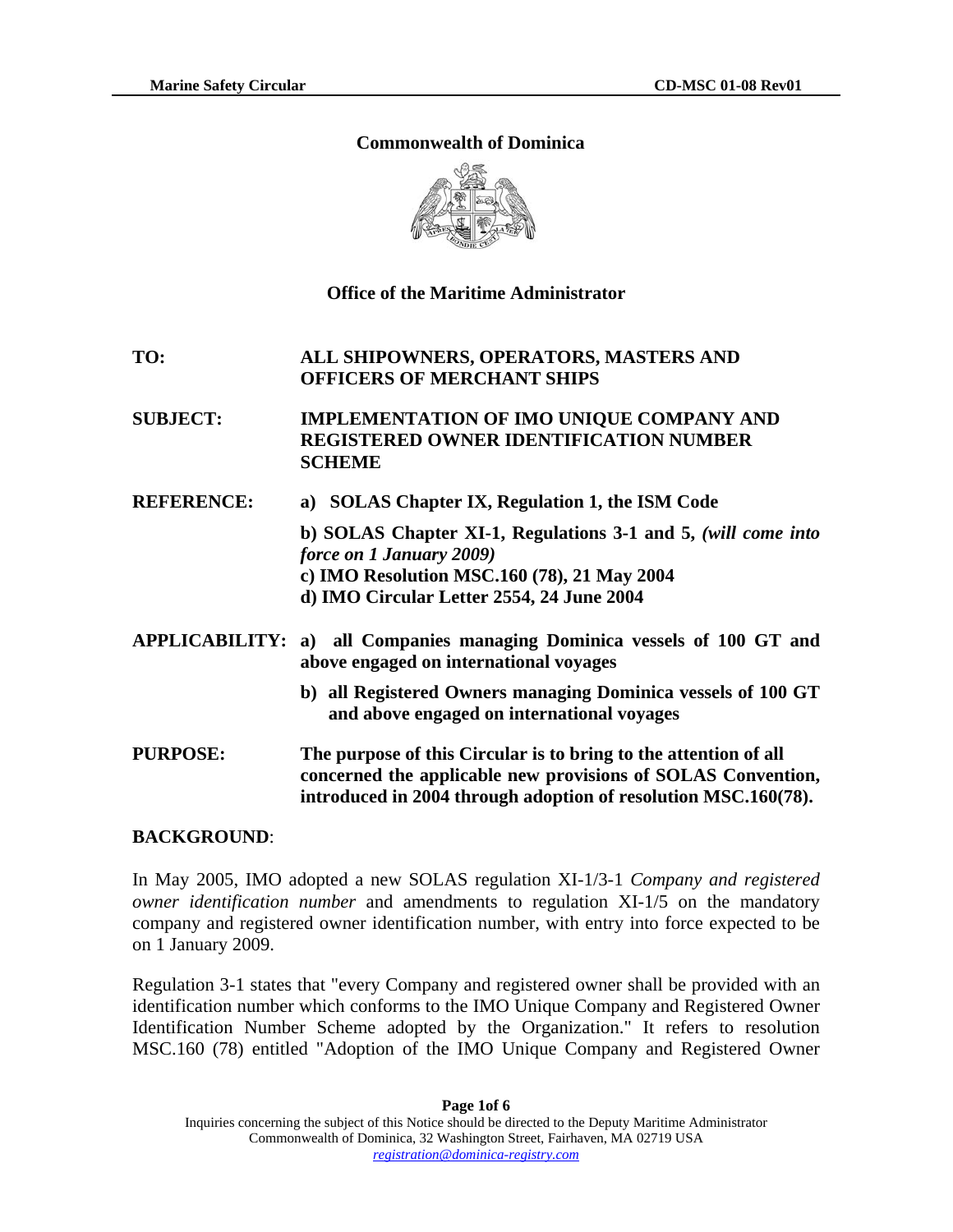Identification Number Scheme", adopted in 2004 as a measure to enhance maritime safety, security and environmental protection, and to facilitate the prevention of maritime fraud. Its purpose is to assign a permanent number for identification purposes to each Company and/or Registered Owner managing ships engaged on international voyages.

Other amendments add the IMO unique company and registered identification number to relevant certificates and documents in the International Management Code for the Safe Operation of Ships and for Pollution Prevention (the ISM Code) and International ship and Port Facility Security (ISPS) Code.

# **APPLICABILITY:**

SOLAS Chapter XI-1, Regulations 3-1 and 5 will apply to all Companies and Registered Owners managing ships of 100 gross tonnage and above engaged on international voyages. The Scheme goes into full force and effect on 1 January 2009.

# **REQUIREMENTS:**

# **1. Definitions**

.1 "Company" has the same meaning as in SOLAS regulation IX/1, the ISM Code.

.2 "Registered Owner" is the owner specified on a ship's Certificate of Registry issued by the Commonwealth of Dominica Maritime Administration.

# **2. Obtaining Numbers**

**2.1.** Lloyds Register-Fairplay (LR - F) is the originating source for the IMO Company and Registered Owner Numbers and is the sole authority with responsibility for assigning and validating these numbers. The Numbers are issued from the global maritime databases maintained by LR-F and consists of a unique seven digit number. LR-F manages this Scheme on behalf of the IMO.

**2.2.** The Number for the Company and Registered Owner can be obtained by contacting LR-F at the following address using the appropriate form provided in Appendix 1 and Appendix 2:

> **Lloyd's Register – Fairplay Ltd Lombard House 3 Princess Way, Redhill, Surrey, RH1 1UP, UK Telephone: +44 1737 379000 Fax : +44 1737 379001**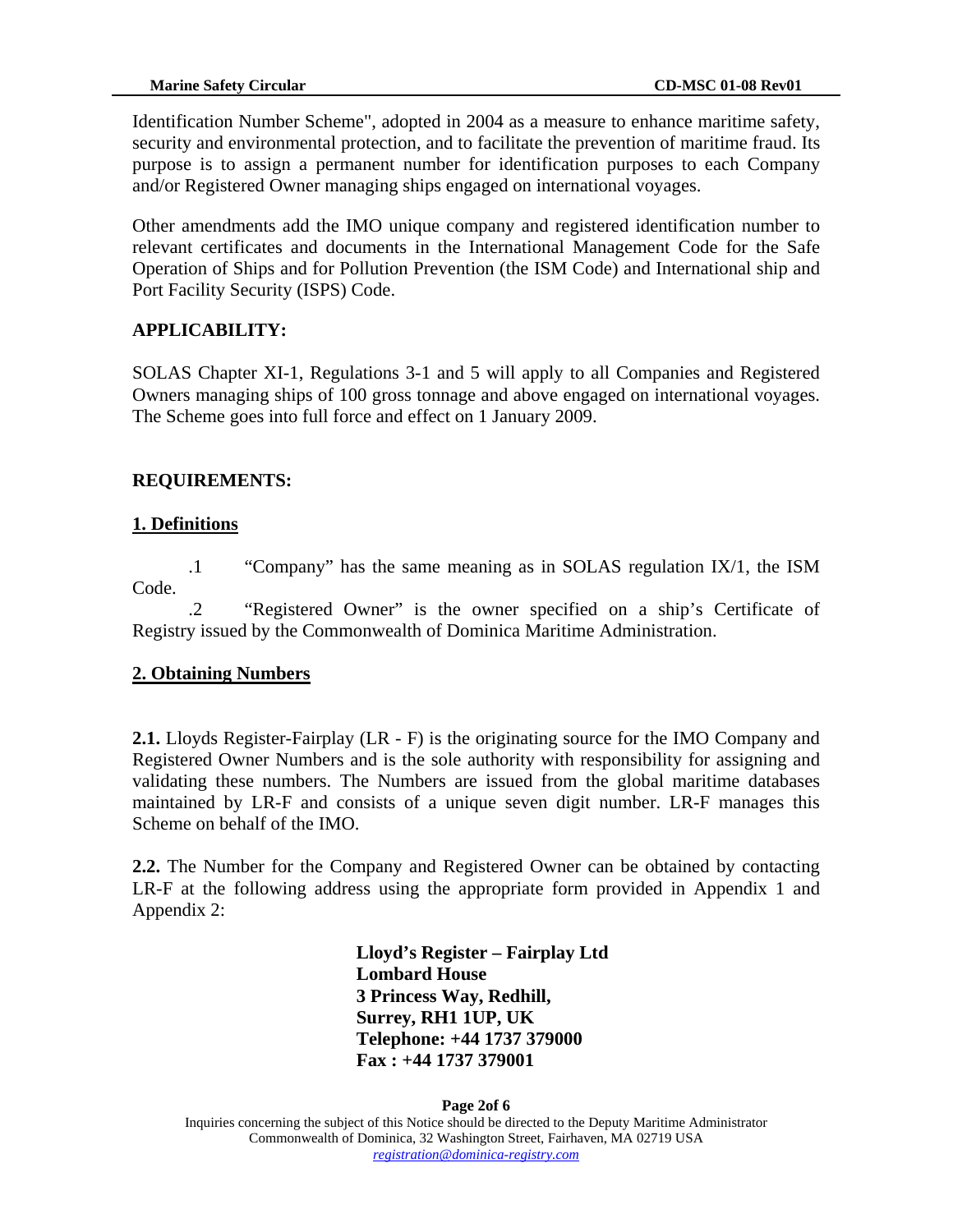### **Web : [www.lrfairplay.com](http://www.lrfairplay.com/) E-mail: [owners-data-feedback@lrfairplay.com](mailto:owners-data-feedback@lrfairplay.com)**

**2.3.** LR-F will accept both paper and electronic request forms (appendices 1 and 2) from Companies or Registered Owners who have not previously been assigned a Number. Companies or Registered Owners also may use the form to update their information. LR-F will confirm updated Company information with the Administration.

**3.4.** LR-F will also accept both paper and electronic request forms (Appendix 1) from Recognized Organizations (ROs) that undertake Safety Management Certificate (SMC) and Document of Compliance (DOC) audits, and from Recognized Security Organizations (RSOs) that undertake International Ship Security Certificate (ISSC) audits, for Companies who have not previously been assigned a Number.

# **3. Procedures**

**3.1.** The Number remains unchanged upon transfer of a Company and/or Registered Owner's ship to another flag and will be included on a Company's DOC, the ship's SMC, ISSC and CSR certificates wherever the Company and/or Registered Owner's name should appear. The Number remains unchanged, but unused, in the event a Company and/or Registered Owner sells, or otherwise disposes, of its ship(s) and does not begin operating new ship(s). The Number remains unchanged in the event the Company and/or Registered Owner, after having sold or otherwise disposed of its ships, renews ship management at a future time.

**3.2**. Lloyd's Register-Fairplay (LR-F) maintains a full history audit trail of changes to Company and/or Registered Owner information, with the date of each change recorded. When Companies and/or Registered Owners merge, LR-F assigns the Number of the larger Company and/or Registered Owner to the new amalgamated entity, while the Number of the smaller entity is frozen and not re-used. LR-F maintains the history of Companies and/or Registered Owners of ships on its database.

**3.3.** The Number is an LR-F number, allocated at the time of issuance of a ship's Certificate of Registry issued by the Commonwealth of Dominica Maritime Administration. The Number begins with the letters "IMO" followed by either "Company" or "Registered Owner", and seven digits assigned by LR-F. The IMO Unique Company and Registered Owner Identification Number Scheme are managed in parallel with the IMO Ship Identification Number Scheme without charge by LR-F. The Number(s) are not, however, the same as the IMO Ship Identification Number.

**3.4.** New Companies and/or Registered Owners managing ships covered by the Scheme are assigned a Number when their ship is registered with the Commonwealth of Dominica Maritime Registry. For existing Companies and/or Registered Owners prior to 1 January 2009, the Number should be assigned at an early convenient date, or when any document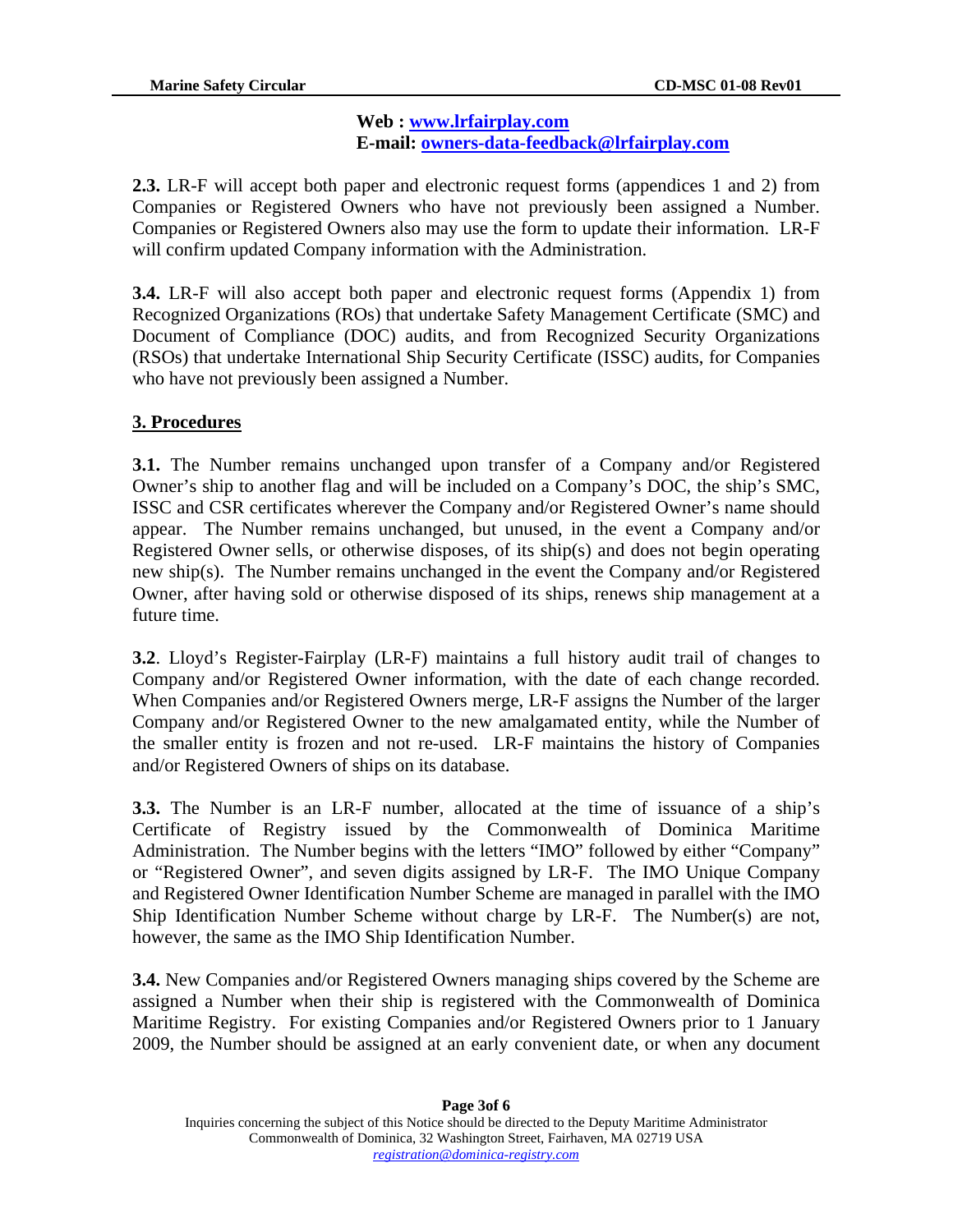detailed in paragraph 2.1 above is issued or renewed. The Number must be assigned whenever any such document is issued, revised or renewed on or after 1 January 2009.

**3.5.** Original information about a Company and/or Registered Owner will be collected by the Commonwealth of Dominica Maritime Administration (DMRI) by means of the application documentation required at the time of registration. The information collected is that which the Dominica Maritime Registry Inc. ordinarily collects during the registration process, namely:

- 1. Company/Registered Owner name-styles;
- 2. country/State of incorporation (registration);
- 3. date of incorporation; and
- 4. full address (operational address) and contact details.

**3.6.** During registration, the Administration will expect the Company and Registered Owner to provide the Number assigned to it. The Administration may contact LR-F to confirm the Numbers provided by the Company and Registered Owner. The Administration will also be routinely updating its database with that of LR-F.

 **-End-**

Ì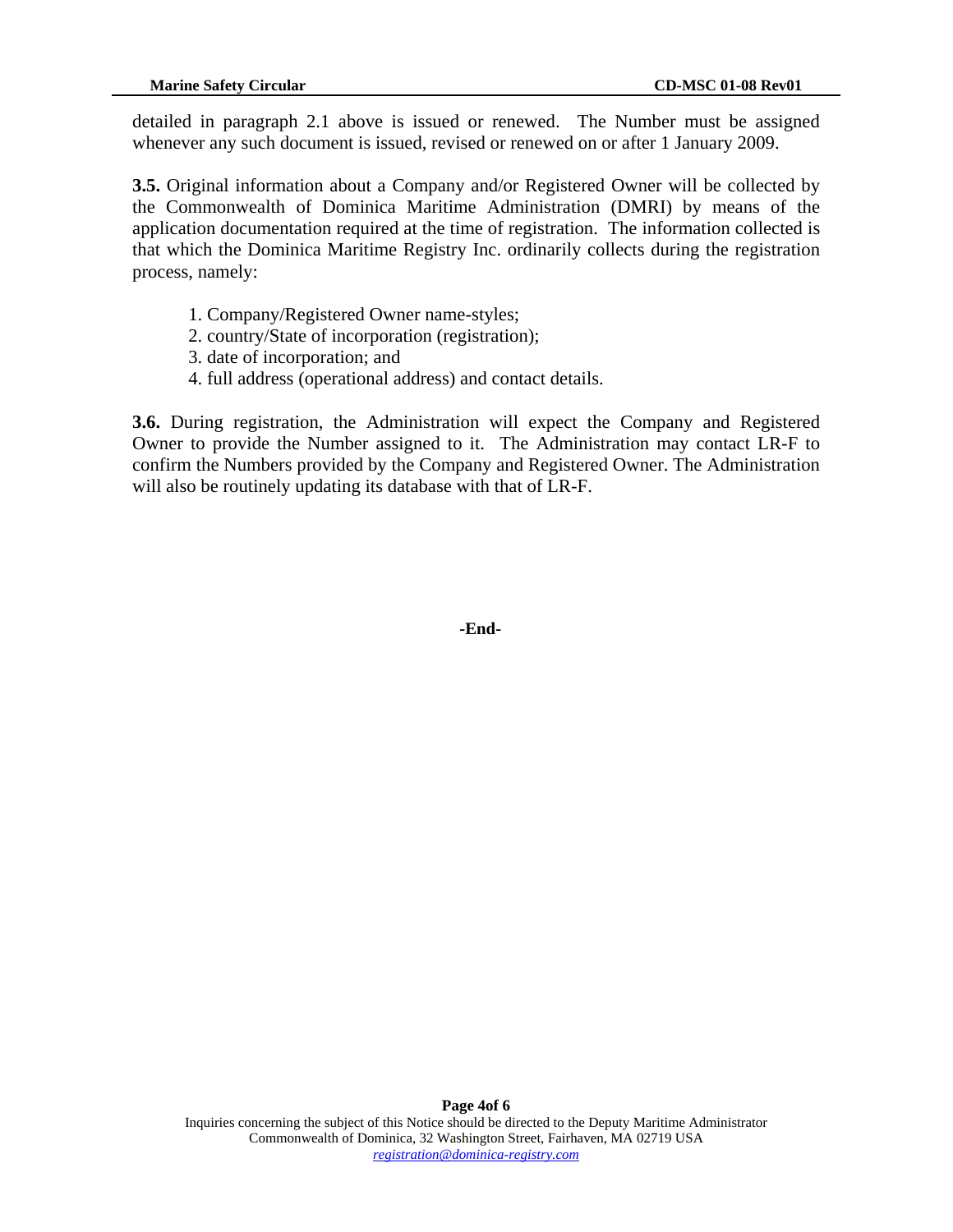## **Appendix 1**

#### **REQUEST FOR COMPANY IDENTIFICATION NUMBER**

LLOYD'S REGISTER - FAIRPLAY Lombard House 3 Princess Way Redhill SURREY RH1 1UP

TELEPHONE +44 1737 379061 INTERNATIONAL FAX +44 1737 379001 EMAIL: [owners-data-feedback@lrfairplay.com](mailto:owners-data-feedback@lrfairplay.com)

| <b>FOLLOWING DETAILS:</b> |                           |  | TO ENABLE ASSIGNMENT OF A COMPANY IDENTIFICATION NUMBER, PLEASE PROVIDE THE |  |  |  |
|---------------------------|---------------------------|--|-----------------------------------------------------------------------------|--|--|--|
|                           |                           |  | CURRENT COMPANY NAME (required)                                             |  |  |  |
|                           | FORMER NAME(S) (if known) |  |                                                                             |  |  |  |

| indicate<br>Please                   | This is a newly established<br>This is a Change of Company Name<br>This is a Company Merger | (please give former name above)<br>(please give former names of all companies above)                                                  |
|--------------------------------------|---------------------------------------------------------------------------------------------|---------------------------------------------------------------------------------------------------------------------------------------|
| DATE OF INCORPORATION                |                                                                                             |                                                                                                                                       |
| <b>COUNTRY</b><br>(REGISTRATION)     |                                                                                             |                                                                                                                                       |
| FULL.<br><b>STREET</b><br>(required) | <b>ADDRESS</b>                                                                              | <u> 1980 - Andrea Andrew Maria (h. 1980).</u>                                                                                         |
|                                      |                                                                                             |                                                                                                                                       |
|                                      |                                                                                             |                                                                                                                                       |
|                                      | $E-MAIL$                                                                                    |                                                                                                                                       |
| <b>IF KNOWN - PARENT COMPANY</b>     |                                                                                             |                                                                                                                                       |
|                                      | IMO ship identification number(s) or if not available other ship                            | (Please supply at least one IMO ship identification number in the current fleet. This helps in the identification of Company records) |
|                                      |                                                                                             |                                                                                                                                       |
|                                      | SENDER FAX NUMBER:                                                                          |                                                                                                                                       |
|                                      |                                                                                             |                                                                                                                                       |
|                                      |                                                                                             |                                                                                                                                       |

**LR-F Reply:** 

IMO Company No.

**Page 5of 6**  Inquiries concerning the subject of this Notice should be directed to the Deputy Maritime Administrator Commonwealth of Dominica, 32 Washington Street, Fairhaven, MA 02719 USA *registration@dominica-registry.com*